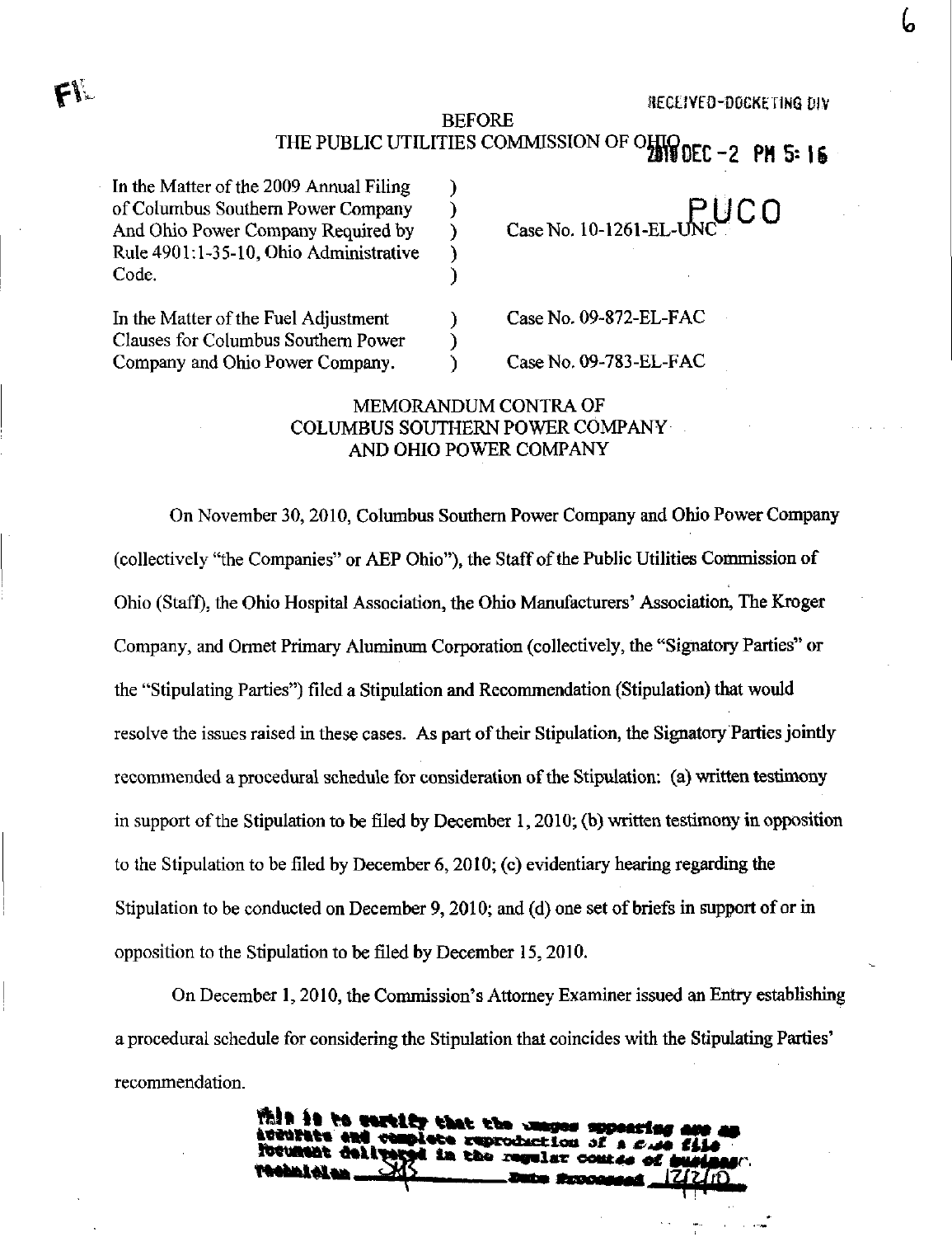Also on December 1, the Office of the Consumers' Counsel, Ohio Energy Group, Appalachian Peace and Justice Network, Industrial Energy Users-Ohio, and Ohio Partners for Affordable Energy (Non-Signatory Parties) jointly filed a memorandum contra that opposes the Stipulating Parties' recommended procedural schedule along with a motion that requests an altemative procedural schedule and asks for expedited treatment of their requested procedural schedule. The Non-Signatory Parties also request that the time period for responding to their discovery requests be shortened to five days (from the ten-day time period that currently applies).

The Non-Signatory Parties contend that the delay that they recommend in the procedural schedule is necessary to provide them with a fair opportunity "to analyze and critique the recommendations of the stipulators." The Non-Signatory Parties further argue that the procedural schedule recommended by the Stipulating Parties (and adopted by the Commission) effectively denies the Non-Signatory Parties their right to be heard.

The Non-Signatory Parties' memorandum contra and related motions should be denied. First of all, the memorandum contra and motion are arguably moot, as the Commission has established the procedural schedule for considering the Stipulation. Second, the prompt consideration of the Stipulation according to the schedule that the Stipulation recommends is an important element of the Stipulation. Accordingly, it was reasonable to adopt a procedural schedule that is consistent with that element of the Stipulation so that, in the event that the Commission ultimately concludes that the Stipulation, as a package, does provide a reasonable basis for resolving these proceedings, it will have the ability to adopt the Stipulation without urmecessarily making a material modification to it.

2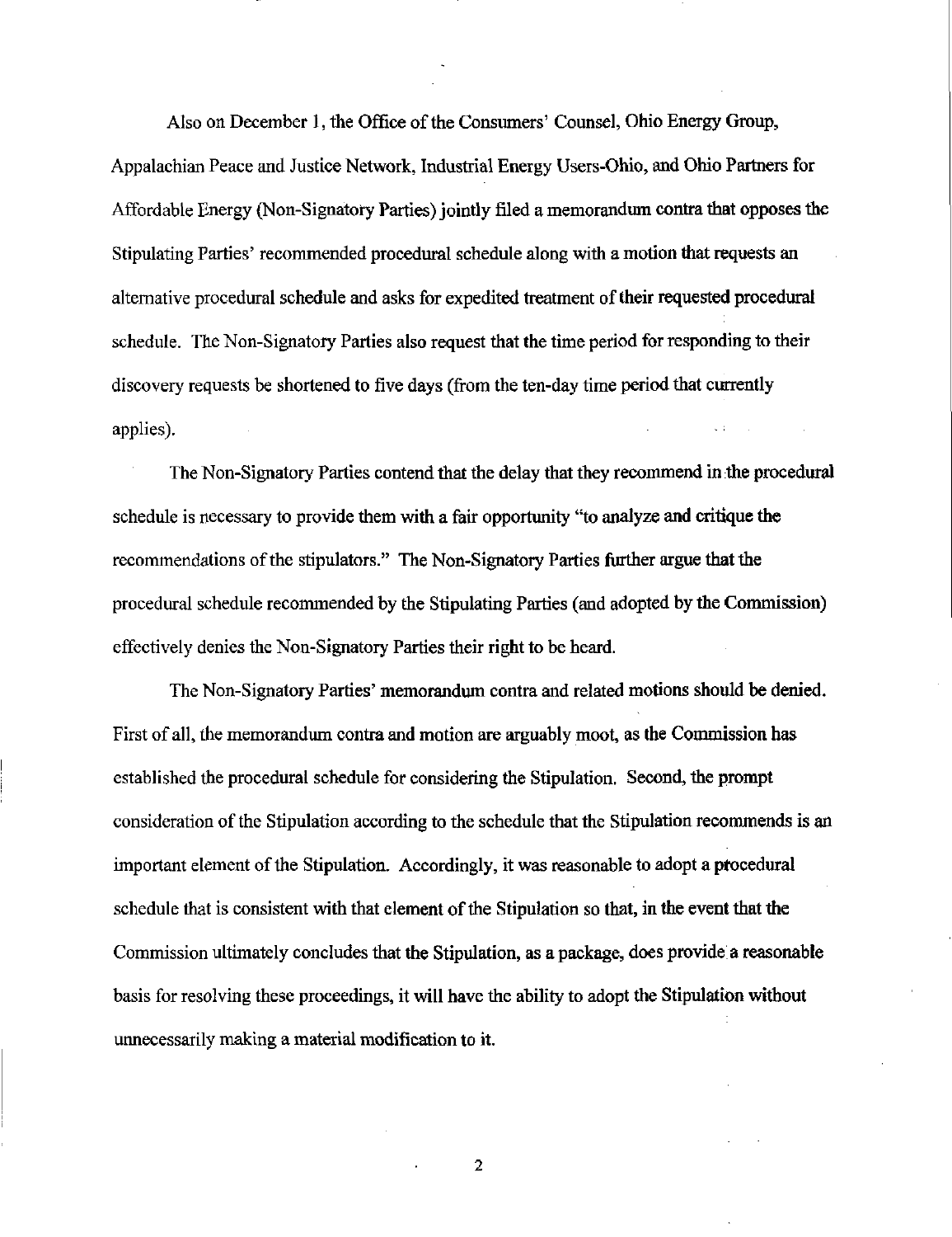Third, the complaints by the Non-Stipulating Parties that they will be unable to analyze and critique the Stipulation and, thus, will be denied the opportunity to be heard regarding the Stipulation, unless the Commission delays the procedural schedule, are not credible. The Non-Signatory Parties were invited to multiple negotiation sessions for the Stipulation and were party to numerous additional communications regarding the prospective settlement. They were provided drafts of the Stipulation on a regular basis during the negotiation process. They were invited to comment upon and make suggestions regarding the Stipulation. They were also given the opportunity to propose provisions that might enable them to join the Stipulation. Consequently, they have been aware of and have had the opportunity to inform themselves about, analyze, and critique each element of the Stipulation over the course of those negotiations. Indeed, after reviewing the several draft Stipulations and participating in the negotiation sessions that they elected to attend, these Non-Signatory Parties concluded that they would prefer not to join the Stipulation, which is their right.

In addition, it should not be forgotten that their participation in the settlement negotiation process has taken place at the conclusion of a very lengthy litigation process for both the FAC Audit Cases and the SEET Case. Both of these proceedmgs have provided the Non-Signatory Parties thorough and unfettered opportunities to conduct discovery, to present testimony, and file post-hearing briefs on the full range of substantive issues to which theses proceedings have given rise. The Non-Signatory Parties are more than well-versed in the issues that these proceedings address and the elements of the Stipulation that they have declined to sign, and they have had ample opportunities to participate in the process of litigating these issues and negotiating a settlement of them. The schedule that the Commission has adopted to consider the Stipulation, in light of the exhaustive process that has led up to this (hopefully) final phase of these

3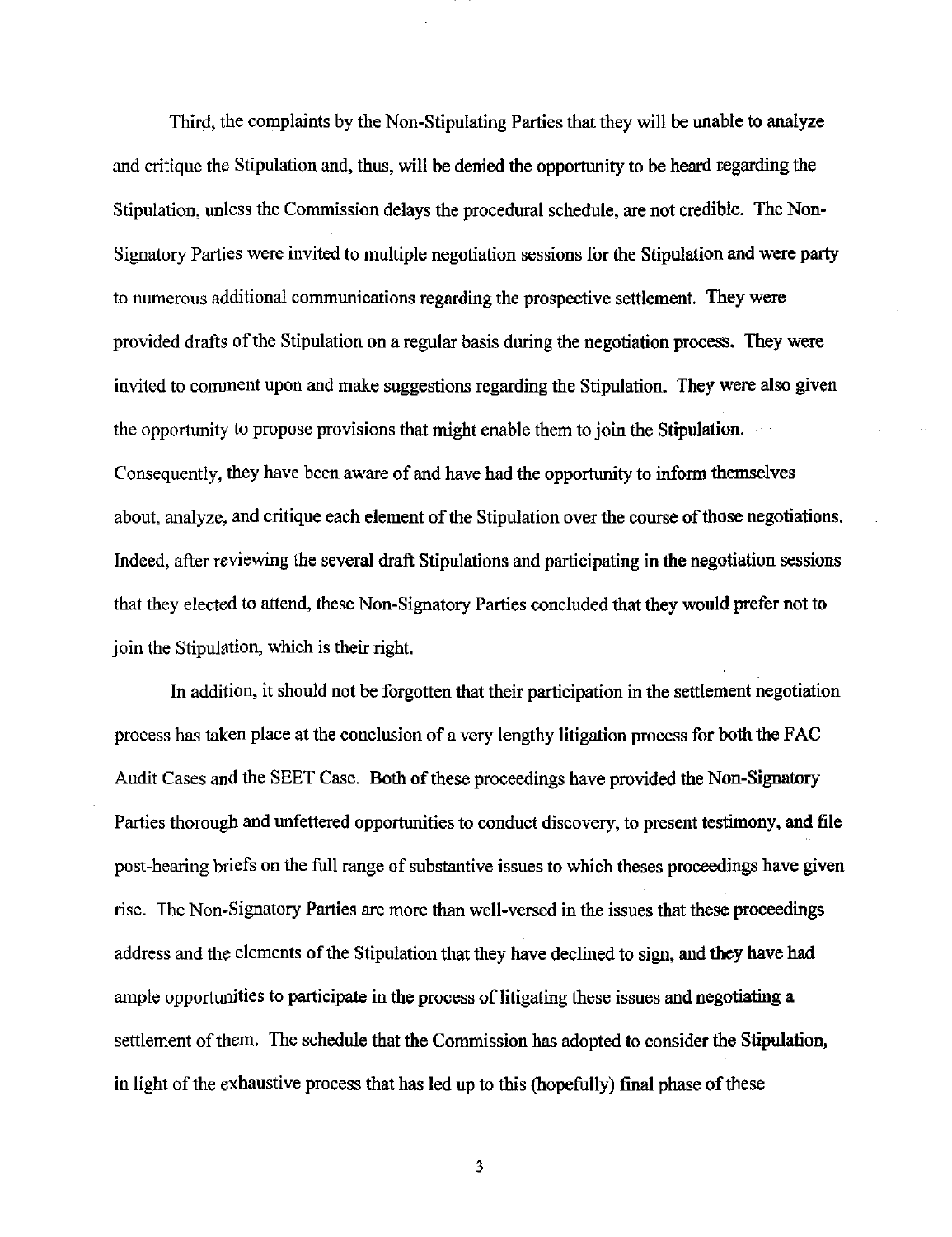proceedings, provides the non-Signatory Parties an adequate opportunity to be heard regarding the Stipulation.

Respectfully submitted,

Steven T. Nourse Matthew J. Satterwhite American Electric Power Corporation 1 Riverside Plaza, 29<sup>th</sup> Floor Columbus, Ohio 43215-2373 Telephone: (614) 716-1608 Facsimile: (614) 716-2950 [stnourse@aep.com](mailto:stnourse@aep.com) 

Daniel R. Conway Porter Wright Morris & Arthur Huntington Center 41 S. High Street Columbus, Ohio 43215 Telephone: (614)227-2770 Fax: (614) 227-2100 Email: dconway@porterwright.com

Counsel for Columbus Southem Power Company and Ohio Power Company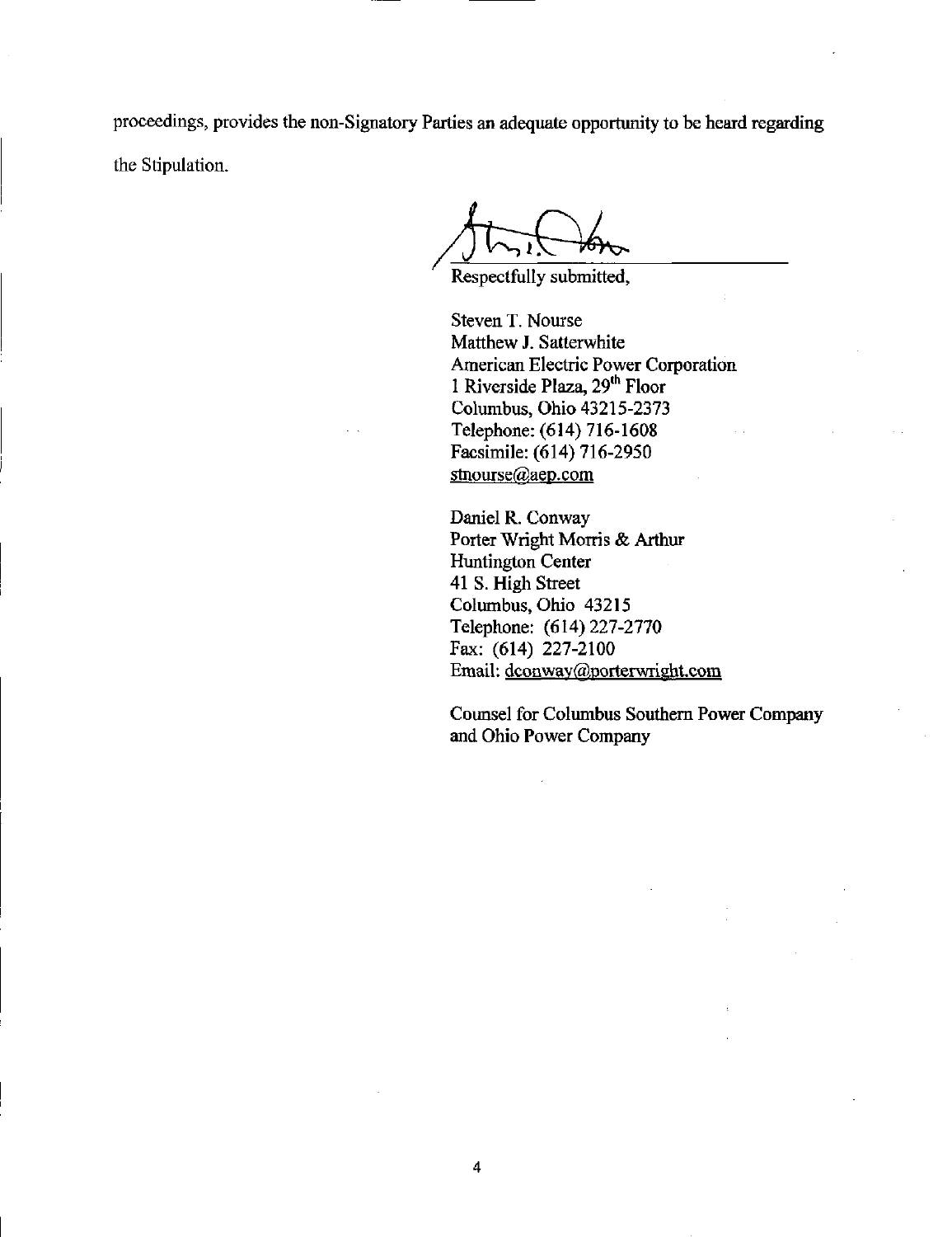## PROOF OF SERVICE

I ceitify that Columbus Southern Power Company's and Ohio Power Company's Memorandum Contra was

served by U.S. Mail upon counsel for all parties of record identified below this  $2<sup>nd</sup>$  day of December, 2010.

Steven T. Nourse

Thomas W. McNamee Sarah J. Parrot Assistant Attomeys General Public Utilities Section 180 East Broad Street, 6th Floor Columbus, Ohio 43215-3793 [thomas.mcnamee@puc.state.oh.us](mailto:thomas.mcnamee@puc.state.oh.us)  [sarah.parrot@puc.state.oh.us](mailto:sarah.parrot@puc.state.oh.us) 

Samuel C, Randazzo Joseph M. Clark McNees Wallace & Nurick LLC 21 East State Street, 17th Floor Columbus, OH 43215 sam@mwncmh.com jclark@mwncmh.com

David C, Rinebolt Colleen L. Mooney Ohio Partners for Affordable Energy 231 West Lima Street Findlay, Ohio 45839-1793 [drinebolt@ohiopartners.org](mailto:drinebolt@ohiopartners.org)  cmoonev2(@columbus.rr.com

Joseph Maskovyak Ohio State Legal Services Association 555 Buttles Avenue Columbus, Ohio 43215-1137 jmaskovyak@ohiopovertylaw.org

John W. Bentine Mark S. Yurich Matthew S. White Chester Wilcox & Saxbe LLP 65 East State Street, Suite 1000 Columbus, Ohio 43215 [jbentine@cwslaw.com](mailto:jbentine@cwslaw.com)  [myurich@cwslaw.com](mailto:myurich@cwslaw.com)  [mwhite@cwslaw.com](mailto:mwhite@cwslaw.com) 

David F. Boehm Michael L. Kurtz Boehm Kurtz & Lowry 36 East Seventh Street, Suite 1510 Cincinnati, Ohio 45202 [dboehm@BKLlawfirm.com](mailto:dboehm@BKLlawfirm.com)  mkurtz@BKL [lawfirm.com](http://lawfirm.com)

Michael R. Smalz Ohio Poverty Law Center 555 Buttles Avenue Columbus, Ohio 43215 msmalz@ohiopovertylaw.org

Richard Sites General Counsel & Senior Director of Health Policy Ohio Hospital Association 155 East Broad Street, 15th Floor Columbus, Ohio 43215-3620 ricks@ohanet.org